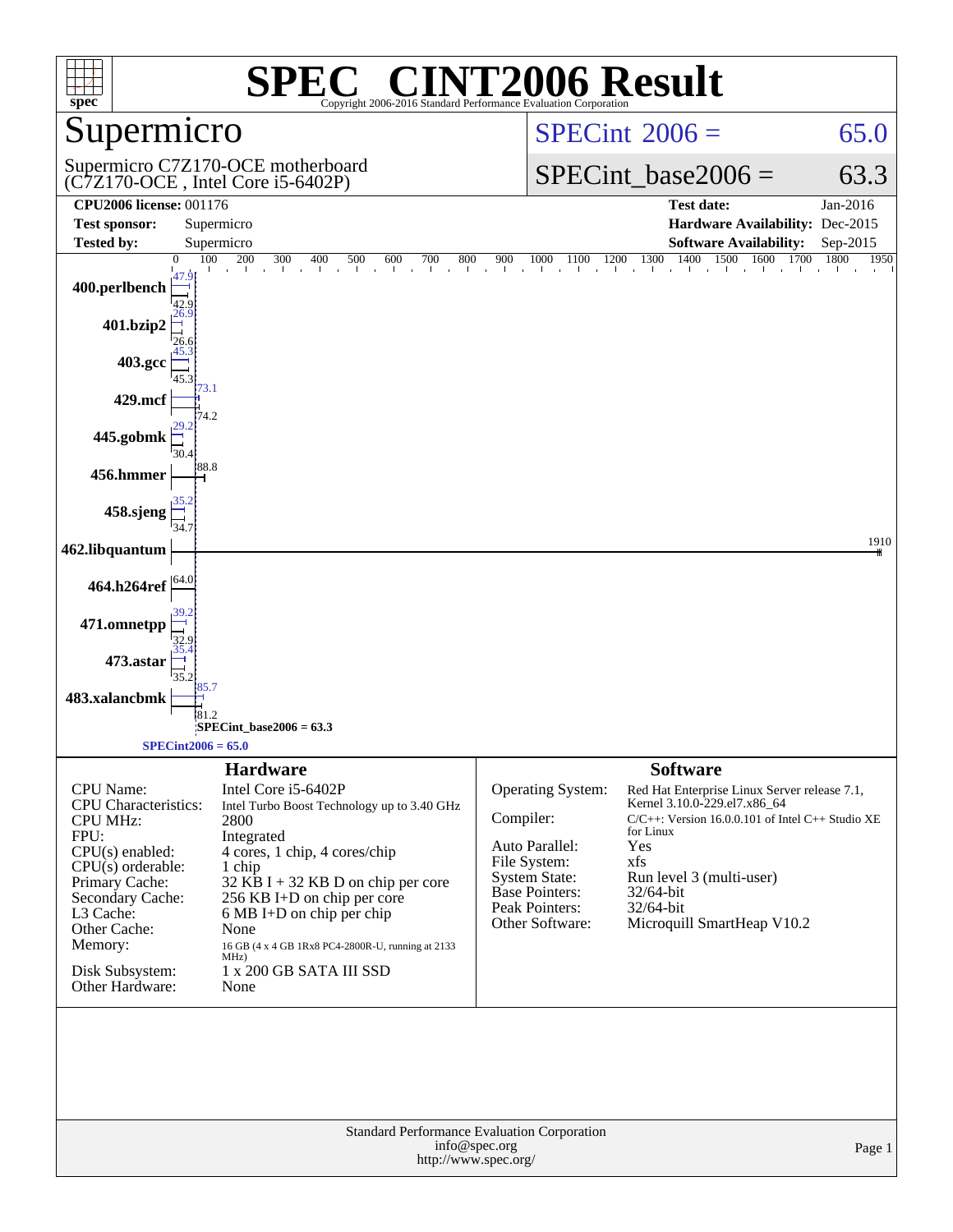

#### Supermicro

(C7Z170-OCE , Intel Core i5-6402P) Supermicro C7Z170-OCE motherboard  $SPECint2006 = 65.0$  $SPECint2006 = 65.0$ 

### SPECint base2006 =  $63.3$

**[CPU2006 license:](http://www.spec.org/auto/cpu2006/Docs/result-fields.html#CPU2006license)** 001176 **[Test date:](http://www.spec.org/auto/cpu2006/Docs/result-fields.html#Testdate)** Jan-2016 **[Test sponsor:](http://www.spec.org/auto/cpu2006/Docs/result-fields.html#Testsponsor)** Supermicro **[Hardware Availability:](http://www.spec.org/auto/cpu2006/Docs/result-fields.html#HardwareAvailability)** Dec-2015 **[Tested by:](http://www.spec.org/auto/cpu2006/Docs/result-fields.html#Testedby)** Supermicro **Supermicro [Software Availability:](http://www.spec.org/auto/cpu2006/Docs/result-fields.html#SoftwareAvailability)** Sep-2015

#### **[Results Table](http://www.spec.org/auto/cpu2006/Docs/result-fields.html#ResultsTable)**

|                    | <b>Base</b>    |             |                |              |                |       |                | <b>Peak</b>  |                |              |                |              |  |
|--------------------|----------------|-------------|----------------|--------------|----------------|-------|----------------|--------------|----------------|--------------|----------------|--------------|--|
| <b>Benchmark</b>   | <b>Seconds</b> | Ratio       | <b>Seconds</b> | <b>Ratio</b> | <b>Seconds</b> | Ratio | <b>Seconds</b> | <b>Ratio</b> | <b>Seconds</b> | <b>Ratio</b> | <b>Seconds</b> | <b>Ratio</b> |  |
| 400.perlbench      | 227            | 43.1        | 228            | 42.8         | 228            | 42.9  | 204            | 47.9         | 204            | 47.9         | 204            | 48.0         |  |
| 401.bzip2          | 362            | 26.6        | 363            | 26.6         | 364            | 26.5  | 359            | 26.9         | 359            | 26.9         | 359            | 26.9         |  |
| $403.\mathrm{gcc}$ | 177            | 45.4        | 178            | 45.3         | 178            | 45.2  | 178            | 45.3         | 177            | 45.6         | 178            | 45.3         |  |
| $429$ .mcf         | 122            | 74.5        | 123            | 73.9         | 123            | 74.2  | 125            | 73.1         | 125            | 73.0         | 122            | 74.5         |  |
| $445$ .gobmk       | 345            | 30.4        | 346            | 30.3         | 346            | 30.4  | 359            | 29.2         | 359            | <u>29.2</u>  | 359            | 29.2         |  |
| $456.$ hmmer       | 105            | 88.8        | 105            | 88.5         | 105            | 89.0  | 105            | 88.8         | 105            | 88.5         | 105            | 89.0         |  |
| $458$ .sjeng       | 348            | 34.7        | 348            | 34.7         | 348            | 34.7  | 344            | 35.2         | 344            | 35.2         | 344            | 35.2         |  |
| 462.libquantum     | 10.8           | 1920        | 10.8           | 1910         | 10.9           | 1910  | 10.8           | 1920         | 10.8           | <b>1910</b>  | 10.9           | 1910         |  |
| 464.h264ref        | 346            | 64.0        | 346            | 64.0         | 345            | 64.2  | 346            | 64.0         | 346            | 64.0         | 345            | 64.2         |  |
| $471$ .omnetpp     | 190            | <u>32.9</u> | 189            | 33.0         | 191            | 32.7  | 159            | 39.2         | 159            | 39.2         | 161            | 38.8         |  |
| $473$ . astar      | 199            | 35.3        | 200            | 35.1         | <u>199</u>     | 35.2  | 199            | 35.3         | <u>199</u>     | 35.4         | 198            | 35.4         |  |
| 483.xalancbmk      | 84.7           | 81.5        | 84.9           | 81.2         | 85.3           | 80.9  | 80.4           | 85.9         | 80.5           | 85.7         | 80.7           | 85.5         |  |

Results appear in the [order in which they were run.](http://www.spec.org/auto/cpu2006/Docs/result-fields.html#RunOrder) Bold underlined text [indicates a median measurement.](http://www.spec.org/auto/cpu2006/Docs/result-fields.html#Median)

#### **[Submit Notes](http://www.spec.org/auto/cpu2006/Docs/result-fields.html#SubmitNotes)**

The config file option 'submit' was used.

#### **[Operating System Notes](http://www.spec.org/auto/cpu2006/Docs/result-fields.html#OperatingSystemNotes)**

Stack size set to unlimited using "ulimit -s unlimited"

#### **[Platform Notes](http://www.spec.org/auto/cpu2006/Docs/result-fields.html#PlatformNotes)**

 As tested, the system used a Supermicro CSE-743TQ-1200B-SQ chassis. The chassis is confugured with a PWS-1K25P-PQ power supply, 1 SNK-P0051AP4 heatsink, as well as 1 FAN-0103L4 rear fan and 2 FAN-0104L4 chassis fan. Sysinfo program /usr/cpu2006/config/sysinfo.rev6914 \$Rev: 6914 \$ \$Date:: 2014-06-25 #\$ e3fbb8667b5a285932ceab81e28219e1 running on C7Z170-01 Fri Jan 22 22:46:35 2016

 This section contains SUT (System Under Test) info as seen by some common utilities. To remove or add to this section, see: <http://www.spec.org/cpu2006/Docs/config.html#sysinfo>

 From /proc/cpuinfo model name : Intel(R) Core(TM) i5-6402P CPU @ 2.80GHz 1 "physical id"s (chips) 4 "processors" cores, siblings (Caution: counting these is hw and system dependent. The following excerpts from /proc/cpuinfo might not be reliable. Use with caution.) cpu cores : 4

Continued on next page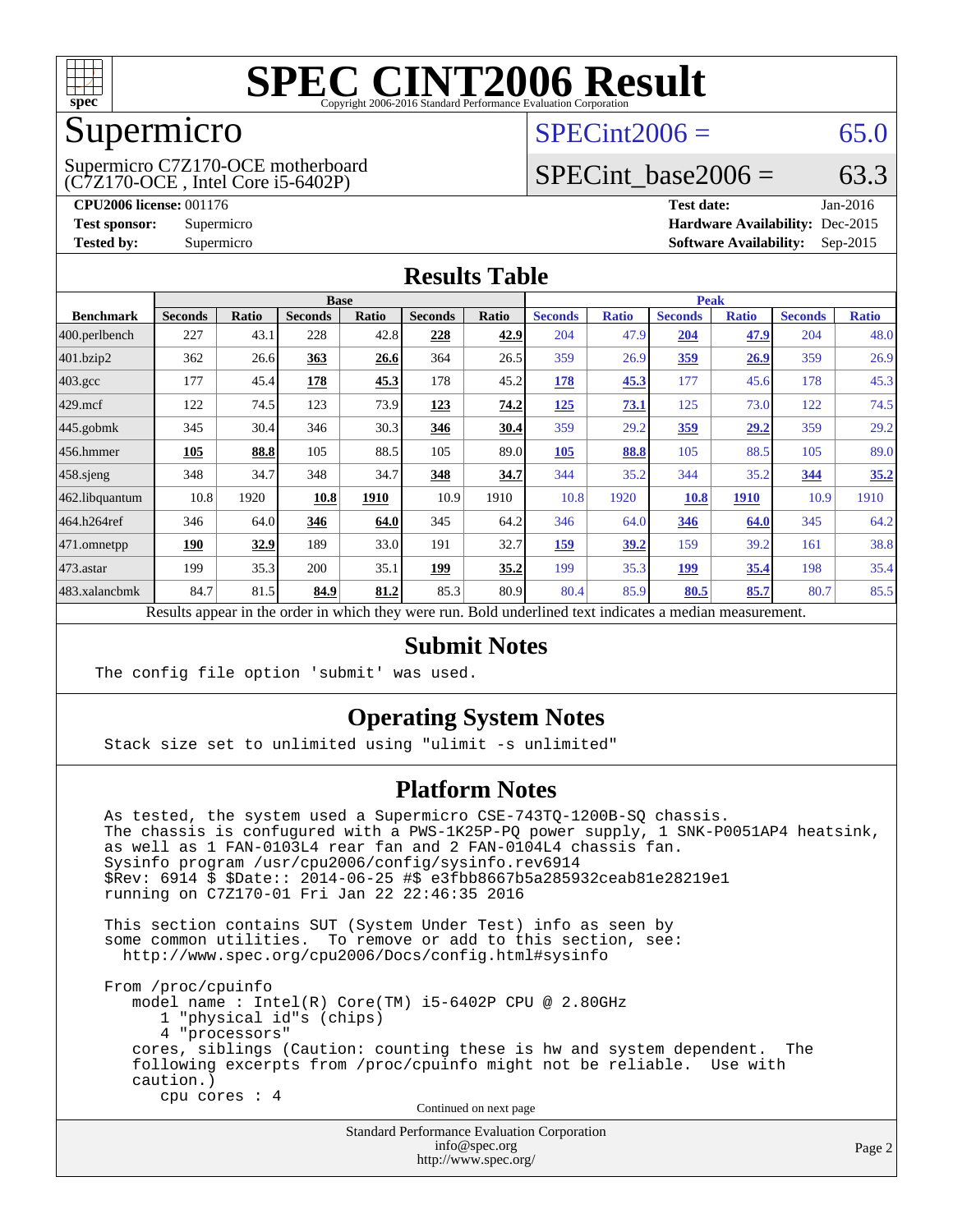

### Supermicro

 $SPECint2006 = 65.0$  $SPECint2006 = 65.0$ 

(C7Z170-OCE , Intel Core i5-6402P) Supermicro C7Z170-OCE motherboard  $SPECTnt\_base2006 = 63.3$ 

**[CPU2006 license:](http://www.spec.org/auto/cpu2006/Docs/result-fields.html#CPU2006license)** 001176 **[Test date:](http://www.spec.org/auto/cpu2006/Docs/result-fields.html#Testdate)** Jan-2016 **[Test sponsor:](http://www.spec.org/auto/cpu2006/Docs/result-fields.html#Testsponsor)** Supermicro **[Hardware Availability:](http://www.spec.org/auto/cpu2006/Docs/result-fields.html#HardwareAvailability)** Dec-2015 **[Tested by:](http://www.spec.org/auto/cpu2006/Docs/result-fields.html#Testedby)** Supermicro **[Software Availability:](http://www.spec.org/auto/cpu2006/Docs/result-fields.html#SoftwareAvailability)** Sep-2015

#### **[Platform Notes \(Continued\)](http://www.spec.org/auto/cpu2006/Docs/result-fields.html#PlatformNotes)**

 siblings : 4 physical 0: cores 0 1 2 3 cache size : 6144 KB From /proc/meminfo<br>MemTotal: 16206608 kB HugePages\_Total: 0<br>Hugepagesize: 2048 kB Hugepagesize: From /etc/\*release\* /etc/\*version\* os-release: NAME="Red Hat Enterprise Linux Server" VERSION="7.1 (Maipo)" ID="rhel" ID\_LIKE="fedora" VERSION\_ID="7.1" PRETTY\_NAME="Red Hat Enterprise Linux Server 7.1 (Maipo)" ANSI\_COLOR="0;31" CPE\_NAME="cpe:/o:redhat:enterprise\_linux:7.1:GA:server" redhat-release: Red Hat Enterprise Linux Server release 7.1 (Maipo) system-release: Red Hat Enterprise Linux Server release 7.1 (Maipo) system-release-cpe: cpe:/o:redhat:enterprise\_linux:7.1:ga:server uname -a: Linux C7Z170-01 3.10.0-229.el7.x86\_64 #1 SMP Thu Jan 29 18:37:38 EST 2015 x86\_64 x86\_64 x86\_64 GNU/Linux run-level 3 Jan 22 22:34 SPEC is set to: /usr/cpu2006 Filesystem Type Size Used Avail Use% Mounted on<br>
/dev/sda2 xfs 183G 32G 151G 18% /  $xfs$  183G 32G 151G 18% / Additional information from dmidecode: Warning: Use caution when you interpret this section. The 'dmidecode' program reads system data which is "intended to allow hardware to be accurately determined", but the intent may not be met, as there are frequent changes to hardware, firmware, and the "DMTF SMBIOS" standard. BIOS American Megatrends Inc. 1.0a 01/08/2016 Memory: 4x 0420 F4-2800C16-4GRK 4 GB 1 rank 2133 MHz (End of data from sysinfo program) **[General Notes](http://www.spec.org/auto/cpu2006/Docs/result-fields.html#GeneralNotes)**

Environment variables set by runspec before the start of the run: KMP\_AFFINITY = "granularity=fine,scatter" LD\_LIBRARY\_PATH = "/usr/cpu2006/libs/32:/usr/cpu2006/libs/64:/usr/cpu2006/sh" OMP\_NUM\_THREADS = "4"

Continued on next page

Standard Performance Evaluation Corporation [info@spec.org](mailto:info@spec.org) <http://www.spec.org/>

Page 3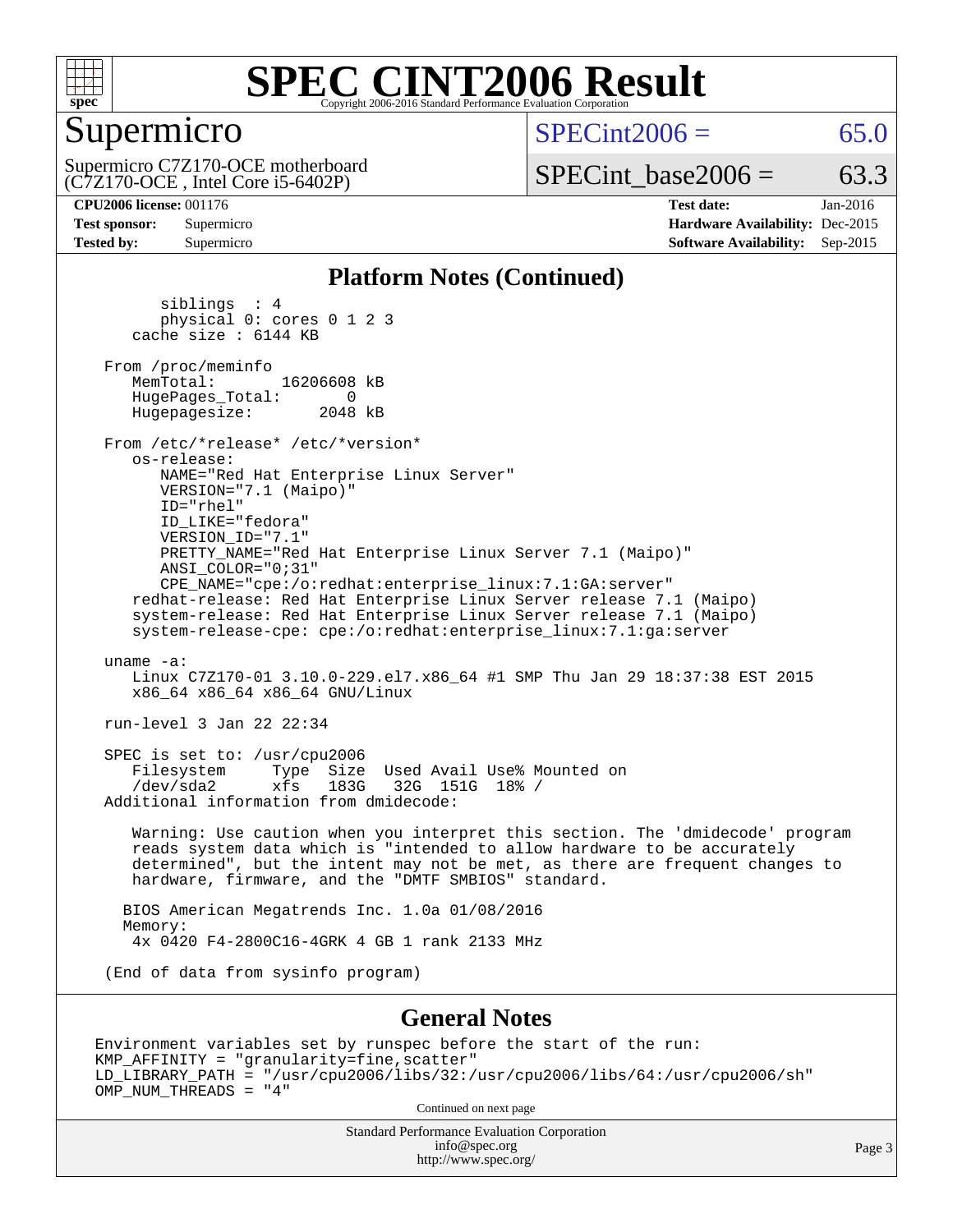

## Supermicro

 $SPECint2006 = 65.0$  $SPECint2006 = 65.0$ 

(C7Z170-OCE , Intel Core i5-6402P) Supermicro C7Z170-OCE motherboard

SPECint base2006 =  $63.3$ 

**[CPU2006 license:](http://www.spec.org/auto/cpu2006/Docs/result-fields.html#CPU2006license)** 001176 **[Test date:](http://www.spec.org/auto/cpu2006/Docs/result-fields.html#Testdate)** Jan-2016 **[Test sponsor:](http://www.spec.org/auto/cpu2006/Docs/result-fields.html#Testsponsor)** Supermicro **[Hardware Availability:](http://www.spec.org/auto/cpu2006/Docs/result-fields.html#HardwareAvailability)** Dec-2015 **[Tested by:](http://www.spec.org/auto/cpu2006/Docs/result-fields.html#Testedby)** Supermicro **Supermicro [Software Availability:](http://www.spec.org/auto/cpu2006/Docs/result-fields.html#SoftwareAvailability)** Sep-2015

#### **[General Notes \(Continued\)](http://www.spec.org/auto/cpu2006/Docs/result-fields.html#GeneralNotes)**

 Binaries compiled on a system with 1x Intel Core i5-4670K CPU + 32GB memory using RedHat EL 7.1 Transparent Huge Pages enabled with: echo always > /sys/kernel/mm/transparent\_hugepage/enabled

#### **[Base Compiler Invocation](http://www.spec.org/auto/cpu2006/Docs/result-fields.html#BaseCompilerInvocation)**

[C benchmarks](http://www.spec.org/auto/cpu2006/Docs/result-fields.html#Cbenchmarks):<br> $\frac{1}{2}$ cc  $-m64$ 

[C++ benchmarks:](http://www.spec.org/auto/cpu2006/Docs/result-fields.html#CXXbenchmarks) [icpc -m64](http://www.spec.org/cpu2006/results/res2016q1/cpu2006-20160125-38763.flags.html#user_CXXbase_intel_icpc_64bit_fc66a5337ce925472a5c54ad6a0de310)

#### **[Base Portability Flags](http://www.spec.org/auto/cpu2006/Docs/result-fields.html#BasePortabilityFlags)**

 400.perlbench: [-DSPEC\\_CPU\\_LP64](http://www.spec.org/cpu2006/results/res2016q1/cpu2006-20160125-38763.flags.html#b400.perlbench_basePORTABILITY_DSPEC_CPU_LP64) [-DSPEC\\_CPU\\_LINUX\\_X64](http://www.spec.org/cpu2006/results/res2016q1/cpu2006-20160125-38763.flags.html#b400.perlbench_baseCPORTABILITY_DSPEC_CPU_LINUX_X64) 401.bzip2: [-DSPEC\\_CPU\\_LP64](http://www.spec.org/cpu2006/results/res2016q1/cpu2006-20160125-38763.flags.html#suite_basePORTABILITY401_bzip2_DSPEC_CPU_LP64) 403.gcc: [-DSPEC\\_CPU\\_LP64](http://www.spec.org/cpu2006/results/res2016q1/cpu2006-20160125-38763.flags.html#suite_basePORTABILITY403_gcc_DSPEC_CPU_LP64) 429.mcf: [-DSPEC\\_CPU\\_LP64](http://www.spec.org/cpu2006/results/res2016q1/cpu2006-20160125-38763.flags.html#suite_basePORTABILITY429_mcf_DSPEC_CPU_LP64) 445.gobmk: [-DSPEC\\_CPU\\_LP64](http://www.spec.org/cpu2006/results/res2016q1/cpu2006-20160125-38763.flags.html#suite_basePORTABILITY445_gobmk_DSPEC_CPU_LP64) 456.hmmer: [-DSPEC\\_CPU\\_LP64](http://www.spec.org/cpu2006/results/res2016q1/cpu2006-20160125-38763.flags.html#suite_basePORTABILITY456_hmmer_DSPEC_CPU_LP64) 458.sjeng: [-DSPEC\\_CPU\\_LP64](http://www.spec.org/cpu2006/results/res2016q1/cpu2006-20160125-38763.flags.html#suite_basePORTABILITY458_sjeng_DSPEC_CPU_LP64) 462.libquantum: [-DSPEC\\_CPU\\_LP64](http://www.spec.org/cpu2006/results/res2016q1/cpu2006-20160125-38763.flags.html#suite_basePORTABILITY462_libquantum_DSPEC_CPU_LP64) [-DSPEC\\_CPU\\_LINUX](http://www.spec.org/cpu2006/results/res2016q1/cpu2006-20160125-38763.flags.html#b462.libquantum_baseCPORTABILITY_DSPEC_CPU_LINUX) 464.h264ref: [-DSPEC\\_CPU\\_LP64](http://www.spec.org/cpu2006/results/res2016q1/cpu2006-20160125-38763.flags.html#suite_basePORTABILITY464_h264ref_DSPEC_CPU_LP64) 471.omnetpp: [-DSPEC\\_CPU\\_LP64](http://www.spec.org/cpu2006/results/res2016q1/cpu2006-20160125-38763.flags.html#suite_basePORTABILITY471_omnetpp_DSPEC_CPU_LP64) 473.astar: [-DSPEC\\_CPU\\_LP64](http://www.spec.org/cpu2006/results/res2016q1/cpu2006-20160125-38763.flags.html#suite_basePORTABILITY473_astar_DSPEC_CPU_LP64) 483.xalancbmk: [-DSPEC\\_CPU\\_LP64](http://www.spec.org/cpu2006/results/res2016q1/cpu2006-20160125-38763.flags.html#suite_basePORTABILITY483_xalancbmk_DSPEC_CPU_LP64) [-DSPEC\\_CPU\\_LINUX](http://www.spec.org/cpu2006/results/res2016q1/cpu2006-20160125-38763.flags.html#b483.xalancbmk_baseCXXPORTABILITY_DSPEC_CPU_LINUX)

### **[Base Optimization Flags](http://www.spec.org/auto/cpu2006/Docs/result-fields.html#BaseOptimizationFlags)**

[C benchmarks](http://www.spec.org/auto/cpu2006/Docs/result-fields.html#Cbenchmarks):

[-xCORE-AVX2](http://www.spec.org/cpu2006/results/res2016q1/cpu2006-20160125-38763.flags.html#user_CCbase_f-xAVX2_5f5fc0cbe2c9f62c816d3e45806c70d7) [-ipo](http://www.spec.org/cpu2006/results/res2016q1/cpu2006-20160125-38763.flags.html#user_CCbase_f-ipo) [-O3](http://www.spec.org/cpu2006/results/res2016q1/cpu2006-20160125-38763.flags.html#user_CCbase_f-O3) [-no-prec-div](http://www.spec.org/cpu2006/results/res2016q1/cpu2006-20160125-38763.flags.html#user_CCbase_f-no-prec-div) [-parallel](http://www.spec.org/cpu2006/results/res2016q1/cpu2006-20160125-38763.flags.html#user_CCbase_f-parallel) [-opt-prefetch](http://www.spec.org/cpu2006/results/res2016q1/cpu2006-20160125-38763.flags.html#user_CCbase_f-opt-prefetch) [-auto-p32](http://www.spec.org/cpu2006/results/res2016q1/cpu2006-20160125-38763.flags.html#user_CCbase_f-auto-p32)

[C++ benchmarks:](http://www.spec.org/auto/cpu2006/Docs/result-fields.html#CXXbenchmarks)

[-xCORE-AVX2](http://www.spec.org/cpu2006/results/res2016q1/cpu2006-20160125-38763.flags.html#user_CXXbase_f-xAVX2_5f5fc0cbe2c9f62c816d3e45806c70d7) [-ipo](http://www.spec.org/cpu2006/results/res2016q1/cpu2006-20160125-38763.flags.html#user_CXXbase_f-ipo) [-O3](http://www.spec.org/cpu2006/results/res2016q1/cpu2006-20160125-38763.flags.html#user_CXXbase_f-O3) [-no-prec-div](http://www.spec.org/cpu2006/results/res2016q1/cpu2006-20160125-38763.flags.html#user_CXXbase_f-no-prec-div) [-opt-prefetch](http://www.spec.org/cpu2006/results/res2016q1/cpu2006-20160125-38763.flags.html#user_CXXbase_f-opt-prefetch) [-auto-p32](http://www.spec.org/cpu2006/results/res2016q1/cpu2006-20160125-38763.flags.html#user_CXXbase_f-auto-p32) [-Wl,-z,muldefs](http://www.spec.org/cpu2006/results/res2016q1/cpu2006-20160125-38763.flags.html#user_CXXbase_link_force_multiple1_74079c344b956b9658436fd1b6dd3a8a) [-L/sh -lsmartheap64](http://www.spec.org/cpu2006/results/res2016q1/cpu2006-20160125-38763.flags.html#user_CXXbase_SmartHeap64_ed4ef857ce90951921efb0d91eb88472)

## **[Base Other Flags](http://www.spec.org/auto/cpu2006/Docs/result-fields.html#BaseOtherFlags)**

[C benchmarks](http://www.spec.org/auto/cpu2006/Docs/result-fields.html#Cbenchmarks):

403.gcc: [-Dalloca=\\_alloca](http://www.spec.org/cpu2006/results/res2016q1/cpu2006-20160125-38763.flags.html#b403.gcc_baseEXTRA_CFLAGS_Dalloca_be3056838c12de2578596ca5467af7f3)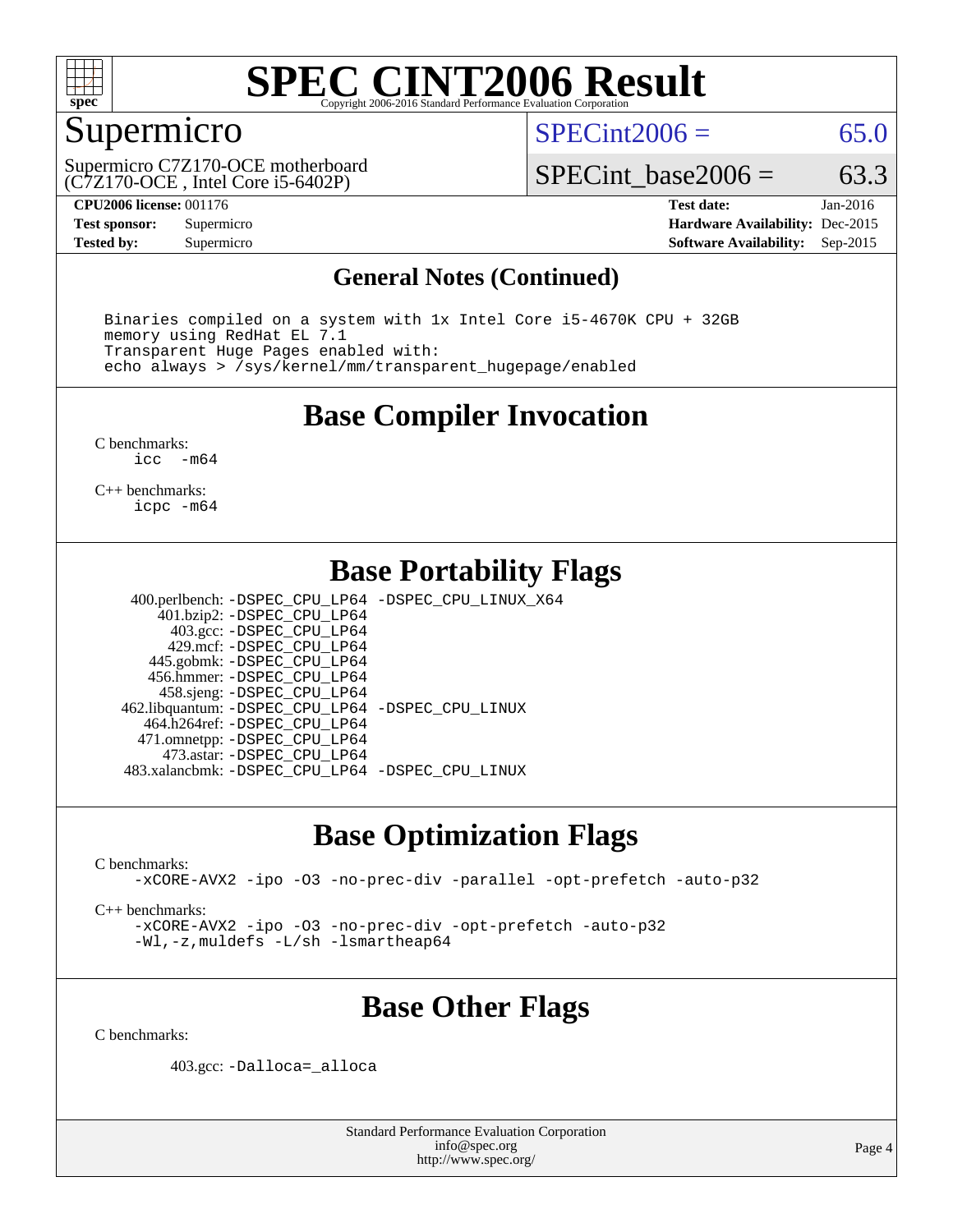

#### **[SPEC CINT2006 Result](http://www.spec.org/auto/cpu2006/Docs/result-fields.html#SPECCINT2006Result)** Copyright 2006-2016 Standard Performance Evaluation C

#### Supermicro

 $SPECint2006 = 65.0$  $SPECint2006 = 65.0$ 

(C7Z170-OCE , Intel Core i5-6402P) Supermicro C7Z170-OCE motherboard SPECint base2006 =  $63.3$ 

**[CPU2006 license:](http://www.spec.org/auto/cpu2006/Docs/result-fields.html#CPU2006license)** 001176 **[Test date:](http://www.spec.org/auto/cpu2006/Docs/result-fields.html#Testdate)** Jan-2016 **[Test sponsor:](http://www.spec.org/auto/cpu2006/Docs/result-fields.html#Testsponsor)** Supermicro **[Hardware Availability:](http://www.spec.org/auto/cpu2006/Docs/result-fields.html#HardwareAvailability)** Dec-2015 **[Tested by:](http://www.spec.org/auto/cpu2006/Docs/result-fields.html#Testedby)** Supermicro **Supermicro [Software Availability:](http://www.spec.org/auto/cpu2006/Docs/result-fields.html#SoftwareAvailability)** Sep-2015

## **[Peak Compiler Invocation](http://www.spec.org/auto/cpu2006/Docs/result-fields.html#PeakCompilerInvocation)**

[C benchmarks \(except as noted below\)](http://www.spec.org/auto/cpu2006/Docs/result-fields.html#Cbenchmarksexceptasnotedbelow): icc  $-m64$ 

400.perlbench: [icc -m32 -L/opt/intel/compilers\\_and\\_libraries\\_2016/linux/compiler/lib/ia32\\_lin](http://www.spec.org/cpu2006/results/res2016q1/cpu2006-20160125-38763.flags.html#user_peakCCLD400_perlbench_intel_icc_e10256ba5924b668798078a321b0cb3f)

445.gobmk: [icc -m32 -L/opt/intel/compilers\\_and\\_libraries\\_2016/linux/compiler/lib/ia32\\_lin](http://www.spec.org/cpu2006/results/res2016q1/cpu2006-20160125-38763.flags.html#user_peakCCLD445_gobmk_intel_icc_e10256ba5924b668798078a321b0cb3f)

[C++ benchmarks \(except as noted below\):](http://www.spec.org/auto/cpu2006/Docs/result-fields.html#CXXbenchmarksexceptasnotedbelow)

[icpc -m32 -L/opt/intel/compilers\\_and\\_libraries\\_2016/linux/compiler/lib/ia32\\_lin](http://www.spec.org/cpu2006/results/res2016q1/cpu2006-20160125-38763.flags.html#user_CXXpeak_intel_icpc_b4f50a394bdb4597aa5879c16bc3f5c5)

473.astar: [icpc -m64](http://www.spec.org/cpu2006/results/res2016q1/cpu2006-20160125-38763.flags.html#user_peakCXXLD473_astar_intel_icpc_64bit_fc66a5337ce925472a5c54ad6a0de310)

### **[Peak Portability Flags](http://www.spec.org/auto/cpu2006/Docs/result-fields.html#PeakPortabilityFlags)**

 400.perlbench: [-D\\_FILE\\_OFFSET\\_BITS=64](http://www.spec.org/cpu2006/results/res2016q1/cpu2006-20160125-38763.flags.html#user_peakPORTABILITY400_perlbench_file_offset_bits_64_438cf9856305ebd76870a2c6dc2689ab) [-DSPEC\\_CPU\\_LINUX\\_IA32](http://www.spec.org/cpu2006/results/res2016q1/cpu2006-20160125-38763.flags.html#b400.perlbench_peakCPORTABILITY_DSPEC_CPU_LINUX_IA32) 401.bzip2: [-DSPEC\\_CPU\\_LP64](http://www.spec.org/cpu2006/results/res2016q1/cpu2006-20160125-38763.flags.html#suite_peakPORTABILITY401_bzip2_DSPEC_CPU_LP64) 403.gcc: [-DSPEC\\_CPU\\_LP64](http://www.spec.org/cpu2006/results/res2016q1/cpu2006-20160125-38763.flags.html#suite_peakPORTABILITY403_gcc_DSPEC_CPU_LP64) 429.mcf: [-DSPEC\\_CPU\\_LP64](http://www.spec.org/cpu2006/results/res2016q1/cpu2006-20160125-38763.flags.html#suite_peakPORTABILITY429_mcf_DSPEC_CPU_LP64) 445.gobmk: [-D\\_FILE\\_OFFSET\\_BITS=64](http://www.spec.org/cpu2006/results/res2016q1/cpu2006-20160125-38763.flags.html#user_peakPORTABILITY445_gobmk_file_offset_bits_64_438cf9856305ebd76870a2c6dc2689ab) 456.hmmer: [-DSPEC\\_CPU\\_LP64](http://www.spec.org/cpu2006/results/res2016q1/cpu2006-20160125-38763.flags.html#suite_peakPORTABILITY456_hmmer_DSPEC_CPU_LP64) 458.sjeng: [-DSPEC\\_CPU\\_LP64](http://www.spec.org/cpu2006/results/res2016q1/cpu2006-20160125-38763.flags.html#suite_peakPORTABILITY458_sjeng_DSPEC_CPU_LP64) 462.libquantum: [-DSPEC\\_CPU\\_LP64](http://www.spec.org/cpu2006/results/res2016q1/cpu2006-20160125-38763.flags.html#suite_peakPORTABILITY462_libquantum_DSPEC_CPU_LP64) [-DSPEC\\_CPU\\_LINUX](http://www.spec.org/cpu2006/results/res2016q1/cpu2006-20160125-38763.flags.html#b462.libquantum_peakCPORTABILITY_DSPEC_CPU_LINUX) 464.h264ref: [-DSPEC\\_CPU\\_LP64](http://www.spec.org/cpu2006/results/res2016q1/cpu2006-20160125-38763.flags.html#suite_peakPORTABILITY464_h264ref_DSPEC_CPU_LP64) 471.omnetpp: [-D\\_FILE\\_OFFSET\\_BITS=64](http://www.spec.org/cpu2006/results/res2016q1/cpu2006-20160125-38763.flags.html#user_peakPORTABILITY471_omnetpp_file_offset_bits_64_438cf9856305ebd76870a2c6dc2689ab) 473.astar: [-DSPEC\\_CPU\\_LP64](http://www.spec.org/cpu2006/results/res2016q1/cpu2006-20160125-38763.flags.html#suite_peakPORTABILITY473_astar_DSPEC_CPU_LP64) 483.xalancbmk: [-D\\_FILE\\_OFFSET\\_BITS=64](http://www.spec.org/cpu2006/results/res2016q1/cpu2006-20160125-38763.flags.html#user_peakPORTABILITY483_xalancbmk_file_offset_bits_64_438cf9856305ebd76870a2c6dc2689ab) [-DSPEC\\_CPU\\_LINUX](http://www.spec.org/cpu2006/results/res2016q1/cpu2006-20160125-38763.flags.html#b483.xalancbmk_peakCXXPORTABILITY_DSPEC_CPU_LINUX)

## **[Peak Optimization Flags](http://www.spec.org/auto/cpu2006/Docs/result-fields.html#PeakOptimizationFlags)**

[C benchmarks](http://www.spec.org/auto/cpu2006/Docs/result-fields.html#Cbenchmarks):

```
 400.perlbench: -xCORE-AVX2(pass 2) -prof-gen:threadsafe(pass 1)
             -i\text{po}(pass 2) -\overline{0}3(pass 2)-no-prec-div(pass 2)
             -par-num-threads=1(pass 1) -prof-use(pass 2) -opt-prefetch
             -ansi-alias
```
 401.bzip2: [-xCORE-AVX2](http://www.spec.org/cpu2006/results/res2016q1/cpu2006-20160125-38763.flags.html#user_peakPASS2_CFLAGSPASS2_LDCFLAGS401_bzip2_f-xAVX2_5f5fc0cbe2c9f62c816d3e45806c70d7)(pass 2) [-prof-gen:threadsafe](http://www.spec.org/cpu2006/results/res2016q1/cpu2006-20160125-38763.flags.html#user_peakPASS1_CFLAGSPASS1_LDCFLAGS401_bzip2_prof_gen_21a26eb79f378b550acd7bec9fe4467a)(pass 1)  $-i\text{po}(pass 2) -03(pass 2) -no-prec-div$  $-i\text{po}(pass 2) -03(pass 2) -no-prec-div$ [-par-num-threads=1](http://www.spec.org/cpu2006/results/res2016q1/cpu2006-20160125-38763.flags.html#user_peakPASS1_CFLAGSPASS1_LDCFLAGS401_bzip2_par_num_threads_786a6ff141b4e9e90432e998842df6c2)(pass 1) [-prof-use](http://www.spec.org/cpu2006/results/res2016q1/cpu2006-20160125-38763.flags.html#user_peakPASS2_CFLAGSPASS2_LDCFLAGS401_bzip2_prof_use_bccf7792157ff70d64e32fe3e1250b55)(pass 2) [-auto-ilp32](http://www.spec.org/cpu2006/results/res2016q1/cpu2006-20160125-38763.flags.html#user_peakCOPTIMIZE401_bzip2_f-auto-ilp32) [-opt-prefetch](http://www.spec.org/cpu2006/results/res2016q1/cpu2006-20160125-38763.flags.html#user_peakCOPTIMIZE401_bzip2_f-opt-prefetch) [-ansi-alias](http://www.spec.org/cpu2006/results/res2016q1/cpu2006-20160125-38763.flags.html#user_peakCOPTIMIZE401_bzip2_f-ansi-alias)

 403.gcc: [-xCORE-AVX2](http://www.spec.org/cpu2006/results/res2016q1/cpu2006-20160125-38763.flags.html#user_peakCOPTIMIZE403_gcc_f-xAVX2_5f5fc0cbe2c9f62c816d3e45806c70d7) [-ipo](http://www.spec.org/cpu2006/results/res2016q1/cpu2006-20160125-38763.flags.html#user_peakCOPTIMIZE403_gcc_f-ipo) [-O3](http://www.spec.org/cpu2006/results/res2016q1/cpu2006-20160125-38763.flags.html#user_peakCOPTIMIZE403_gcc_f-O3) [-no-prec-div](http://www.spec.org/cpu2006/results/res2016q1/cpu2006-20160125-38763.flags.html#user_peakCOPTIMIZE403_gcc_f-no-prec-div) [-inline-calloc](http://www.spec.org/cpu2006/results/res2016q1/cpu2006-20160125-38763.flags.html#user_peakCOPTIMIZE403_gcc_f-inline-calloc) [-opt-malloc-options=3](http://www.spec.org/cpu2006/results/res2016q1/cpu2006-20160125-38763.flags.html#user_peakCOPTIMIZE403_gcc_f-opt-malloc-options_13ab9b803cf986b4ee62f0a5998c2238) [-auto-ilp32](http://www.spec.org/cpu2006/results/res2016q1/cpu2006-20160125-38763.flags.html#user_peakCOPTIMIZE403_gcc_f-auto-ilp32)

 429.mcf: [-xCORE-AVX2](http://www.spec.org/cpu2006/results/res2016q1/cpu2006-20160125-38763.flags.html#user_peakCOPTIMIZE429_mcf_f-xAVX2_5f5fc0cbe2c9f62c816d3e45806c70d7) [-ipo](http://www.spec.org/cpu2006/results/res2016q1/cpu2006-20160125-38763.flags.html#user_peakCOPTIMIZE429_mcf_f-ipo) [-O3](http://www.spec.org/cpu2006/results/res2016q1/cpu2006-20160125-38763.flags.html#user_peakCOPTIMIZE429_mcf_f-O3) [-no-prec-div](http://www.spec.org/cpu2006/results/res2016q1/cpu2006-20160125-38763.flags.html#user_peakCOPTIMIZE429_mcf_f-no-prec-div) [-parallel](http://www.spec.org/cpu2006/results/res2016q1/cpu2006-20160125-38763.flags.html#user_peakCOPTIMIZE429_mcf_f-parallel) [-opt-prefetch](http://www.spec.org/cpu2006/results/res2016q1/cpu2006-20160125-38763.flags.html#user_peakCOPTIMIZE429_mcf_f-opt-prefetch) [-auto-p32](http://www.spec.org/cpu2006/results/res2016q1/cpu2006-20160125-38763.flags.html#user_peakCOPTIMIZE429_mcf_f-auto-p32)

Continued on next page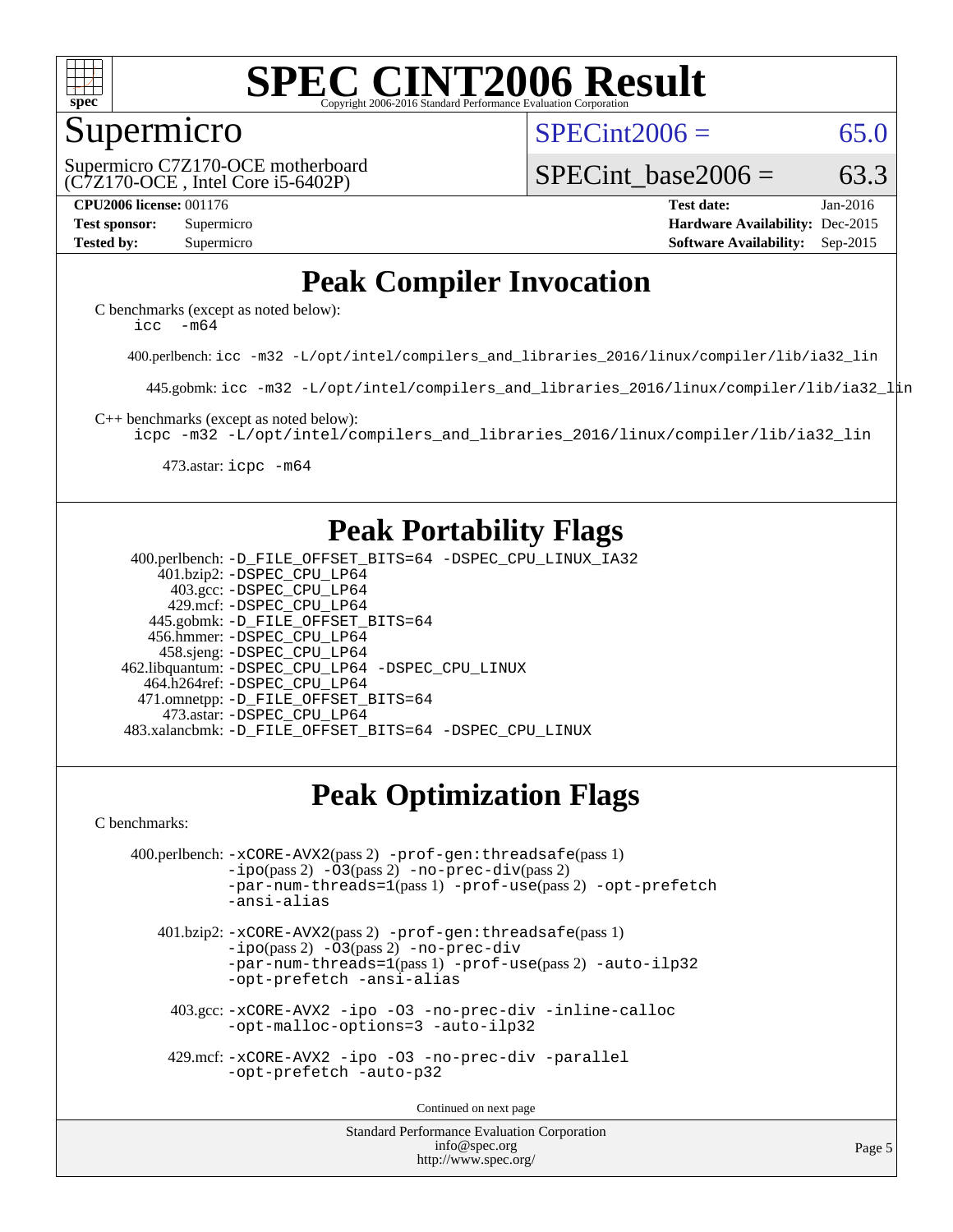

## Supermicro

 $SPECint2006 = 65.0$  $SPECint2006 = 65.0$ 

(C7Z170-OCE , Intel Core i5-6402P) Supermicro C7Z170-OCE motherboard

SPECint base2006 =  $63.3$ 

**[CPU2006 license:](http://www.spec.org/auto/cpu2006/Docs/result-fields.html#CPU2006license)** 001176 **[Test date:](http://www.spec.org/auto/cpu2006/Docs/result-fields.html#Testdate)** Jan-2016 **[Test sponsor:](http://www.spec.org/auto/cpu2006/Docs/result-fields.html#Testsponsor)** Supermicro **[Hardware Availability:](http://www.spec.org/auto/cpu2006/Docs/result-fields.html#HardwareAvailability)** Dec-2015 **[Tested by:](http://www.spec.org/auto/cpu2006/Docs/result-fields.html#Testedby)** Supermicro **Supermicro [Software Availability:](http://www.spec.org/auto/cpu2006/Docs/result-fields.html#SoftwareAvailability)** Sep-2015

## **[Peak Optimization Flags \(Continued\)](http://www.spec.org/auto/cpu2006/Docs/result-fields.html#PeakOptimizationFlags)**

 445.gobmk: [-xCORE-AVX2](http://www.spec.org/cpu2006/results/res2016q1/cpu2006-20160125-38763.flags.html#user_peakPASS2_CFLAGSPASS2_LDCFLAGS445_gobmk_f-xAVX2_5f5fc0cbe2c9f62c816d3e45806c70d7)(pass 2) [-prof-gen:threadsafe](http://www.spec.org/cpu2006/results/res2016q1/cpu2006-20160125-38763.flags.html#user_peakPASS1_CFLAGSPASS1_LDCFLAGS445_gobmk_prof_gen_21a26eb79f378b550acd7bec9fe4467a)(pass 1) [-prof-use](http://www.spec.org/cpu2006/results/res2016q1/cpu2006-20160125-38763.flags.html#user_peakPASS2_CFLAGSPASS2_LDCFLAGS445_gobmk_prof_use_bccf7792157ff70d64e32fe3e1250b55)(pass 2) [-par-num-threads=1](http://www.spec.org/cpu2006/results/res2016q1/cpu2006-20160125-38763.flags.html#user_peakPASS1_CFLAGSPASS1_LDCFLAGS445_gobmk_par_num_threads_786a6ff141b4e9e90432e998842df6c2)(pass 1) [-ansi-alias](http://www.spec.org/cpu2006/results/res2016q1/cpu2006-20160125-38763.flags.html#user_peakCOPTIMIZE445_gobmk_f-ansi-alias)

456.hmmer: basepeak = yes

 458.sjeng: [-xCORE-AVX2](http://www.spec.org/cpu2006/results/res2016q1/cpu2006-20160125-38763.flags.html#user_peakPASS2_CFLAGSPASS2_LDCFLAGS458_sjeng_f-xAVX2_5f5fc0cbe2c9f62c816d3e45806c70d7)(pass 2) [-prof-gen:threadsafe](http://www.spec.org/cpu2006/results/res2016q1/cpu2006-20160125-38763.flags.html#user_peakPASS1_CFLAGSPASS1_LDCFLAGS458_sjeng_prof_gen_21a26eb79f378b550acd7bec9fe4467a)(pass 1)  $-ipo(pass 2) -\overline{03(pass 2)}$  $-ipo(pass 2) -\overline{03(pass 2)}$  [-no-prec-div](http://www.spec.org/cpu2006/results/res2016q1/cpu2006-20160125-38763.flags.html#user_peakPASS2_CFLAGSPASS2_LDCFLAGS458_sjeng_f-no-prec-div)(pass 2) [-par-num-threads=1](http://www.spec.org/cpu2006/results/res2016q1/cpu2006-20160125-38763.flags.html#user_peakPASS1_CFLAGSPASS1_LDCFLAGS458_sjeng_par_num_threads_786a6ff141b4e9e90432e998842df6c2)(pass 1) [-prof-use](http://www.spec.org/cpu2006/results/res2016q1/cpu2006-20160125-38763.flags.html#user_peakPASS2_CFLAGSPASS2_LDCFLAGS458_sjeng_prof_use_bccf7792157ff70d64e32fe3e1250b55)(pass 2) [-unroll4](http://www.spec.org/cpu2006/results/res2016q1/cpu2006-20160125-38763.flags.html#user_peakCOPTIMIZE458_sjeng_f-unroll_4e5e4ed65b7fd20bdcd365bec371b81f)

 $462$ .libquantum: basepeak = yes

 $464.h264$ ref: basepeak = yes

[C++ benchmarks:](http://www.spec.org/auto/cpu2006/Docs/result-fields.html#CXXbenchmarks)

```
 471.omnetpp: -xCORE-AVX2(pass 2) -prof-gen:threadsafe(pass 1)
          -i\text{po}(pass 2) -03(pass 2) -no-prec-div(pass 2)-par-num-threads=1(pass 1) -prof-use(pass 2)
          -opt-ra-region-strategy=block -ansi-alias
          -Wl,-z,muldefs -L/sh -lsmartheap
```
 473.astar: [-xCORE-AVX2](http://www.spec.org/cpu2006/results/res2016q1/cpu2006-20160125-38763.flags.html#user_peakCXXOPTIMIZE473_astar_f-xAVX2_5f5fc0cbe2c9f62c816d3e45806c70d7) [-ipo](http://www.spec.org/cpu2006/results/res2016q1/cpu2006-20160125-38763.flags.html#user_peakCXXOPTIMIZE473_astar_f-ipo) [-O3](http://www.spec.org/cpu2006/results/res2016q1/cpu2006-20160125-38763.flags.html#user_peakCXXOPTIMIZE473_astar_f-O3) [-no-prec-div](http://www.spec.org/cpu2006/results/res2016q1/cpu2006-20160125-38763.flags.html#user_peakCXXOPTIMIZE473_astar_f-no-prec-div) [-opt-prefetch](http://www.spec.org/cpu2006/results/res2016q1/cpu2006-20160125-38763.flags.html#user_peakCXXOPTIMIZE473_astar_f-opt-prefetch) [-auto-p32](http://www.spec.org/cpu2006/results/res2016q1/cpu2006-20160125-38763.flags.html#user_peakCXXOPTIMIZE473_astar_f-auto-p32) [-Wl,-z,muldefs](http://www.spec.org/cpu2006/results/res2016q1/cpu2006-20160125-38763.flags.html#user_peakEXTRA_LDFLAGS473_astar_link_force_multiple1_74079c344b956b9658436fd1b6dd3a8a) [-L/sh -lsmartheap64](http://www.spec.org/cpu2006/results/res2016q1/cpu2006-20160125-38763.flags.html#user_peakEXTRA_LIBS473_astar_SmartHeap64_ed4ef857ce90951921efb0d91eb88472)

 483.xalancbmk: [-xCORE-AVX2](http://www.spec.org/cpu2006/results/res2016q1/cpu2006-20160125-38763.flags.html#user_peakCXXOPTIMIZE483_xalancbmk_f-xAVX2_5f5fc0cbe2c9f62c816d3e45806c70d7) [-ipo](http://www.spec.org/cpu2006/results/res2016q1/cpu2006-20160125-38763.flags.html#user_peakCXXOPTIMIZE483_xalancbmk_f-ipo) [-O3](http://www.spec.org/cpu2006/results/res2016q1/cpu2006-20160125-38763.flags.html#user_peakCXXOPTIMIZE483_xalancbmk_f-O3) [-no-prec-div](http://www.spec.org/cpu2006/results/res2016q1/cpu2006-20160125-38763.flags.html#user_peakCXXOPTIMIZE483_xalancbmk_f-no-prec-div) [-opt-prefetch](http://www.spec.org/cpu2006/results/res2016q1/cpu2006-20160125-38763.flags.html#user_peakCXXOPTIMIZE483_xalancbmk_f-opt-prefetch) [-ansi-alias](http://www.spec.org/cpu2006/results/res2016q1/cpu2006-20160125-38763.flags.html#user_peakCXXOPTIMIZE483_xalancbmk_f-ansi-alias) [-Wl,-z,muldefs](http://www.spec.org/cpu2006/results/res2016q1/cpu2006-20160125-38763.flags.html#user_peakEXTRA_LDFLAGS483_xalancbmk_link_force_multiple1_74079c344b956b9658436fd1b6dd3a8a) [-L/sh -lsmartheap](http://www.spec.org/cpu2006/results/res2016q1/cpu2006-20160125-38763.flags.html#user_peakEXTRA_LIBS483_xalancbmk_SmartHeap_32f6c82aa1ed9c52345d30cf6e4a0499)

## **[Peak Other Flags](http://www.spec.org/auto/cpu2006/Docs/result-fields.html#PeakOtherFlags)**

[C benchmarks](http://www.spec.org/auto/cpu2006/Docs/result-fields.html#Cbenchmarks):

403.gcc: [-Dalloca=\\_alloca](http://www.spec.org/cpu2006/results/res2016q1/cpu2006-20160125-38763.flags.html#b403.gcc_peakEXTRA_CFLAGS_Dalloca_be3056838c12de2578596ca5467af7f3)

The flags files that were used to format this result can be browsed at <http://www.spec.org/cpu2006/flags/Intel-ic16.0-official-linux64.html>

<http://www.spec.org/cpu2006/flags/Supermicro-Platform-Settings-V1.2-revH.html>

You can also download the XML flags sources by saving the following links: <http://www.spec.org/cpu2006/flags/Intel-ic16.0-official-linux64.xml> <http://www.spec.org/cpu2006/flags/Supermicro-Platform-Settings-V1.2-revH.xml>